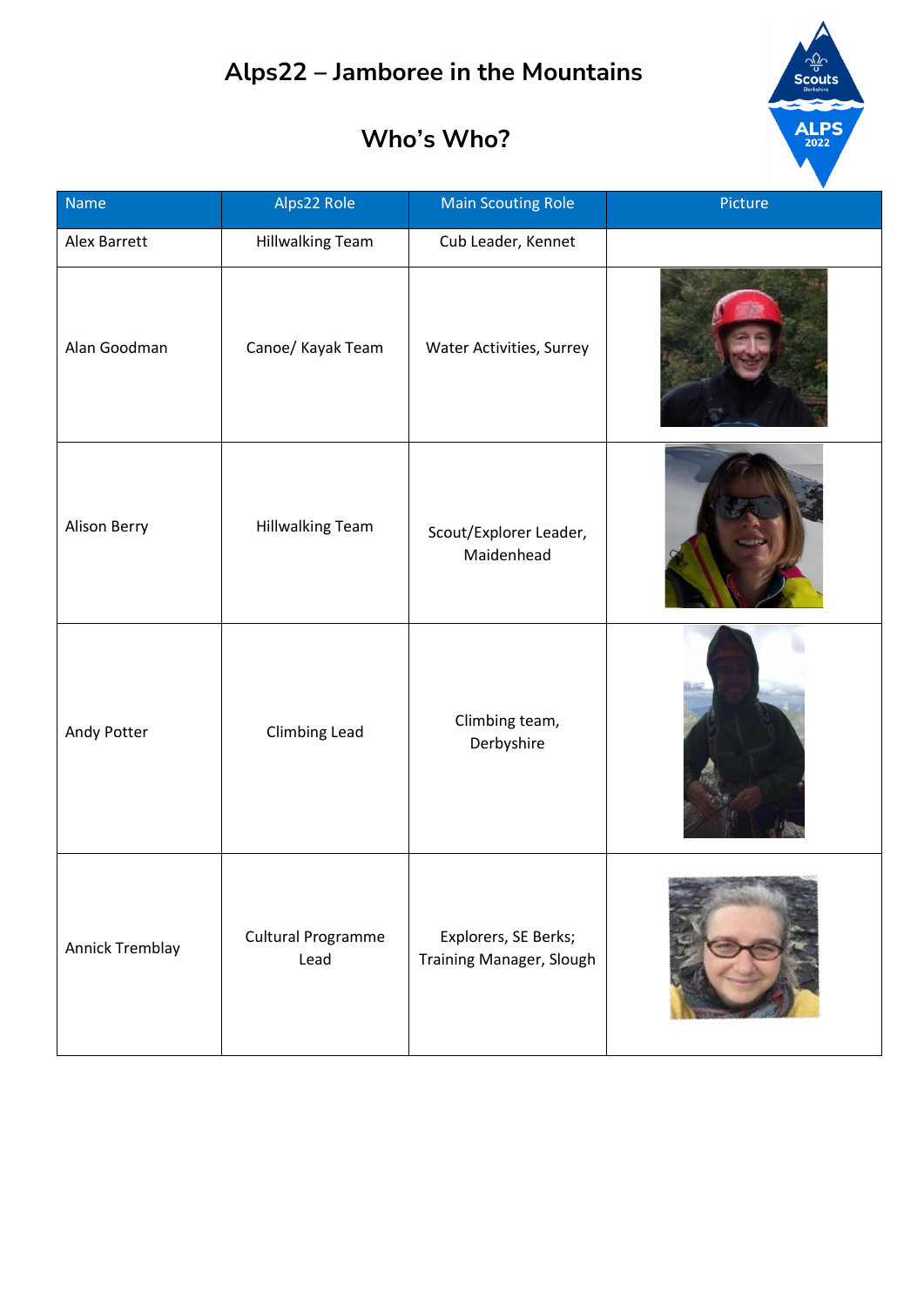| Who's Who? |  |  |  |  |
|------------|--|--|--|--|
|            |  |  |  |  |

| Aran Belcourt      | Unit Leader,<br>Maidenhead                    | Explorer Leader,<br>Maidenhead                      |  |
|--------------------|-----------------------------------------------|-----------------------------------------------------|--|
| <b>Bill Carter</b> | Logistics Team and Unit<br>Leader, Maidenhead | District Explorer<br>Administrator,<br>Maidenhead   |  |
| <b>Bob Meldrum</b> | Head of Safety                                | <b>Assistant County</b><br>Commissioner, Activities |  |
| Conor Chippendale  | Joint Network Co-<br>ordinator                | Cub Leader, Taceham<br>Hundred                      |  |

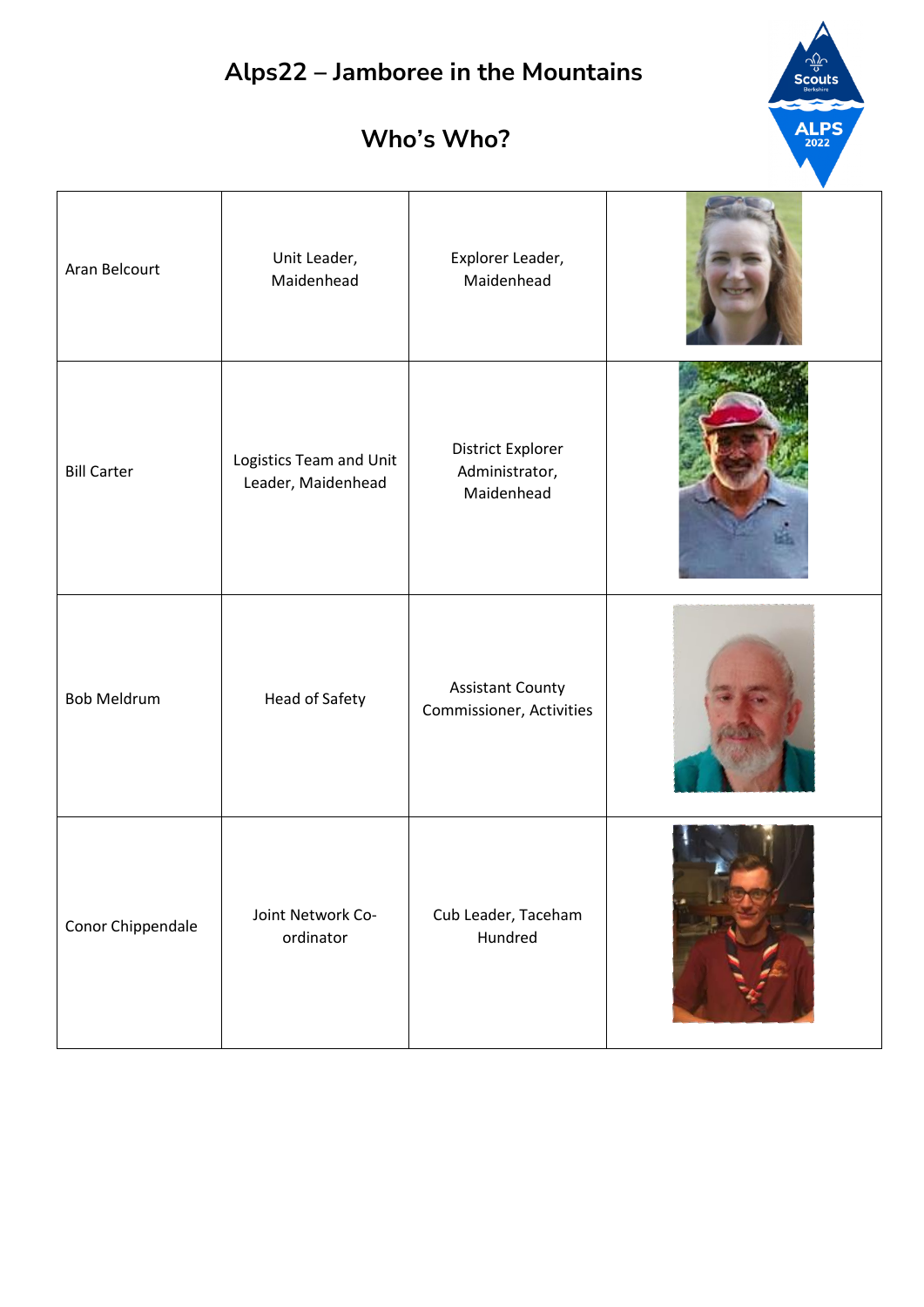$\frac{d\mathbf{w}}{d\mathbf{w}}$ Scouts

**ALPS** 

| Conor O'Neill   | Head of Programme                       | District Commissioner,<br>Kennet                 |  |
|-----------------|-----------------------------------------|--------------------------------------------------|--|
| Daniel Clark    | <b>Climbing Team</b>                    | Climbing Team, Berkshire                         |  |
| Das Bodhidharma | Unit Leader,<br>Maidenhead              | Explorer Leader,<br>Maidenhead                   |  |
| Derek Salter    | Unit Leader, South East<br><b>Berks</b> | <b>Assistant Group Scout</b><br>Leader, SE Berks |  |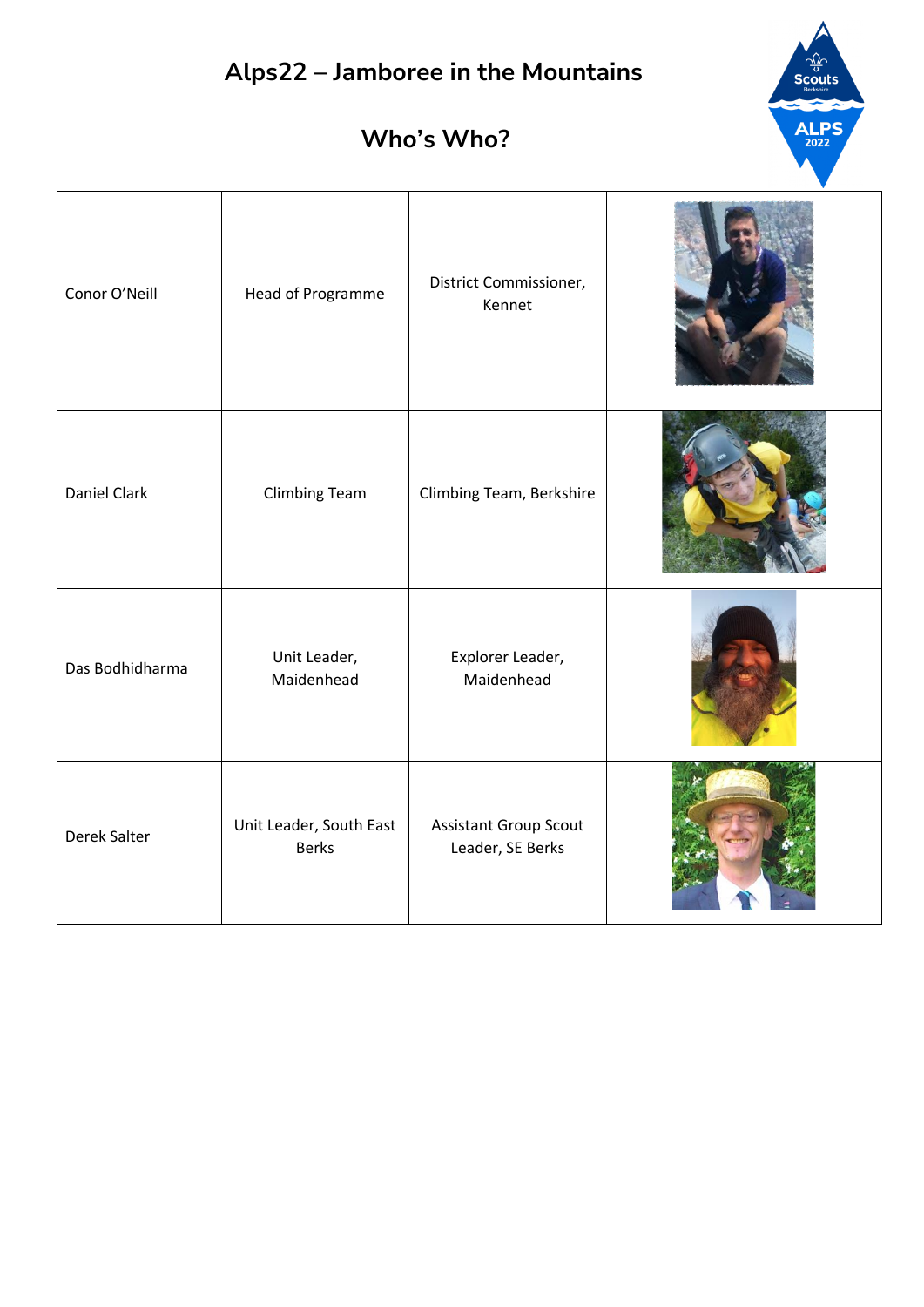

| Ed Cawley            | Unit Leader, Kennet/<br><b>Taceham Hundred</b> | Cub Leader, Kennet              |  |
|----------------------|------------------------------------------------|---------------------------------|--|
| <b>Edward Clark</b>  | Unit Leader, Slough                            | Explorers/Activities,<br>Slough |  |
| <b>Emily Hemsley</b> | Unit Leader,<br>Maidenhead                     | Explorer Leader,<br>Maidenhead  |  |
| Gerard O'Neill       | Catering Co-ordinator                          | Cub Leader, Kennet              |  |
| <b>Graham Brant</b>  | Unit Leader, South<br><b>Berks</b>             | Scout Leader, South Berks       |  |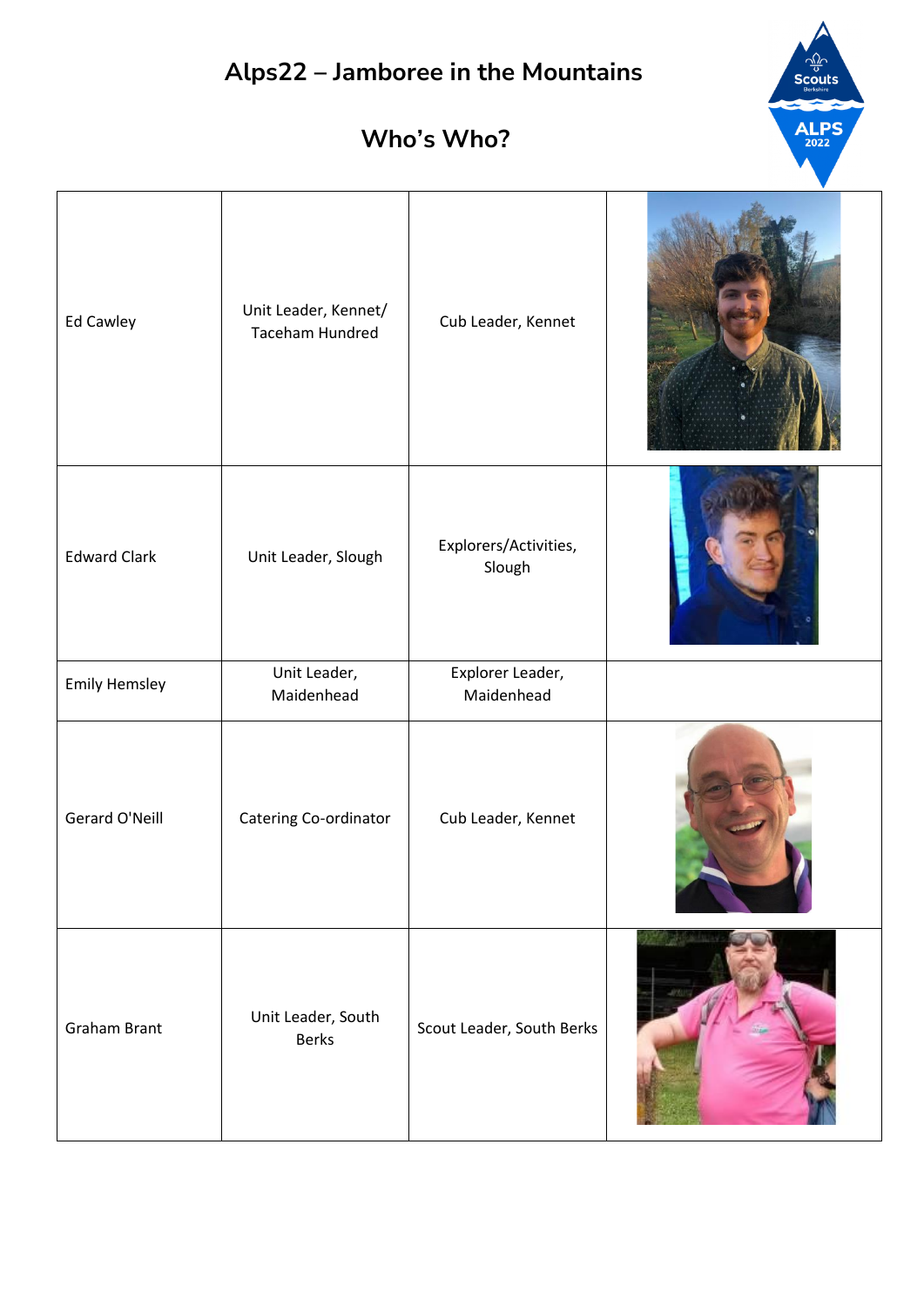



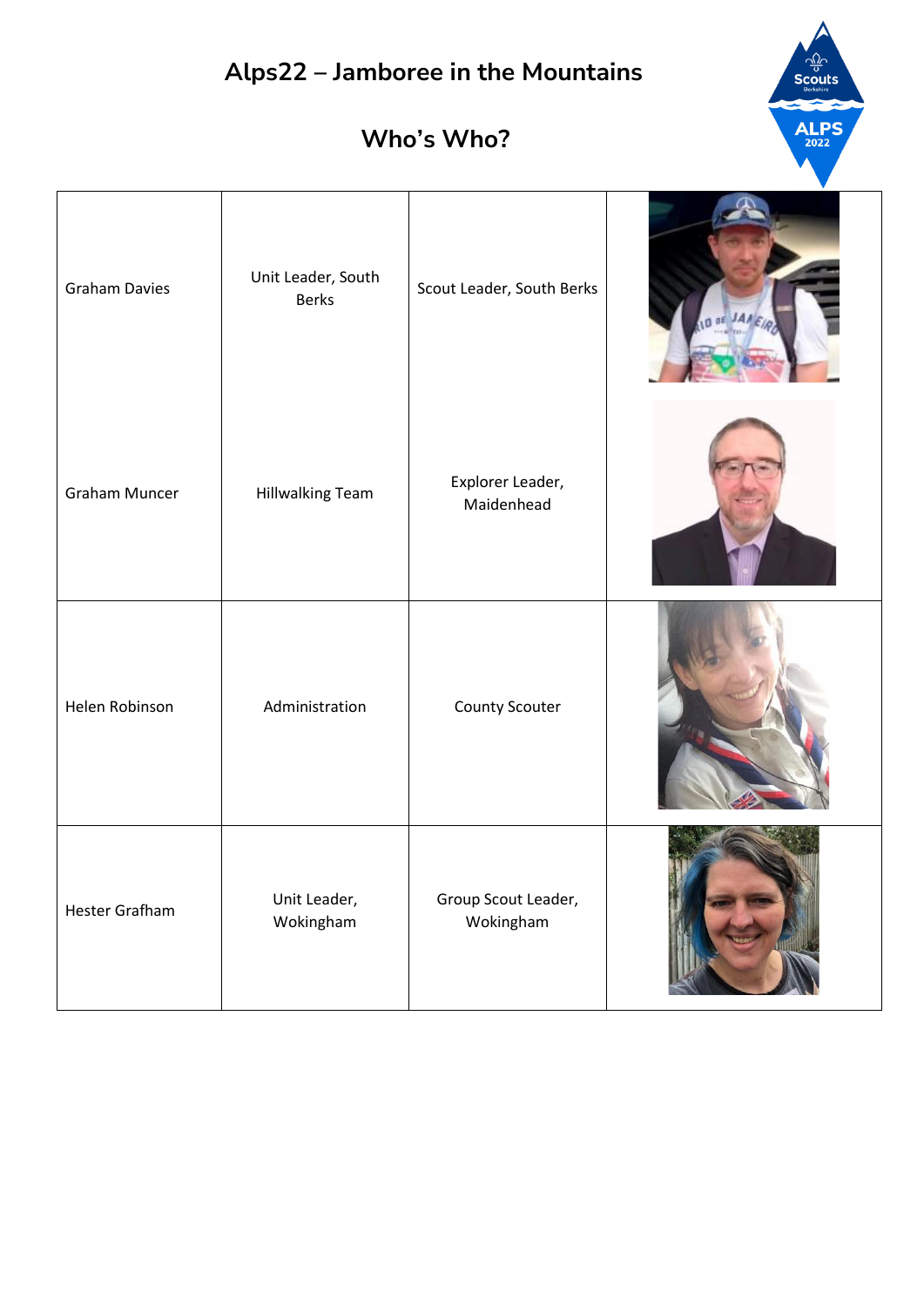#### **Who's Who?**

**ALPS** 

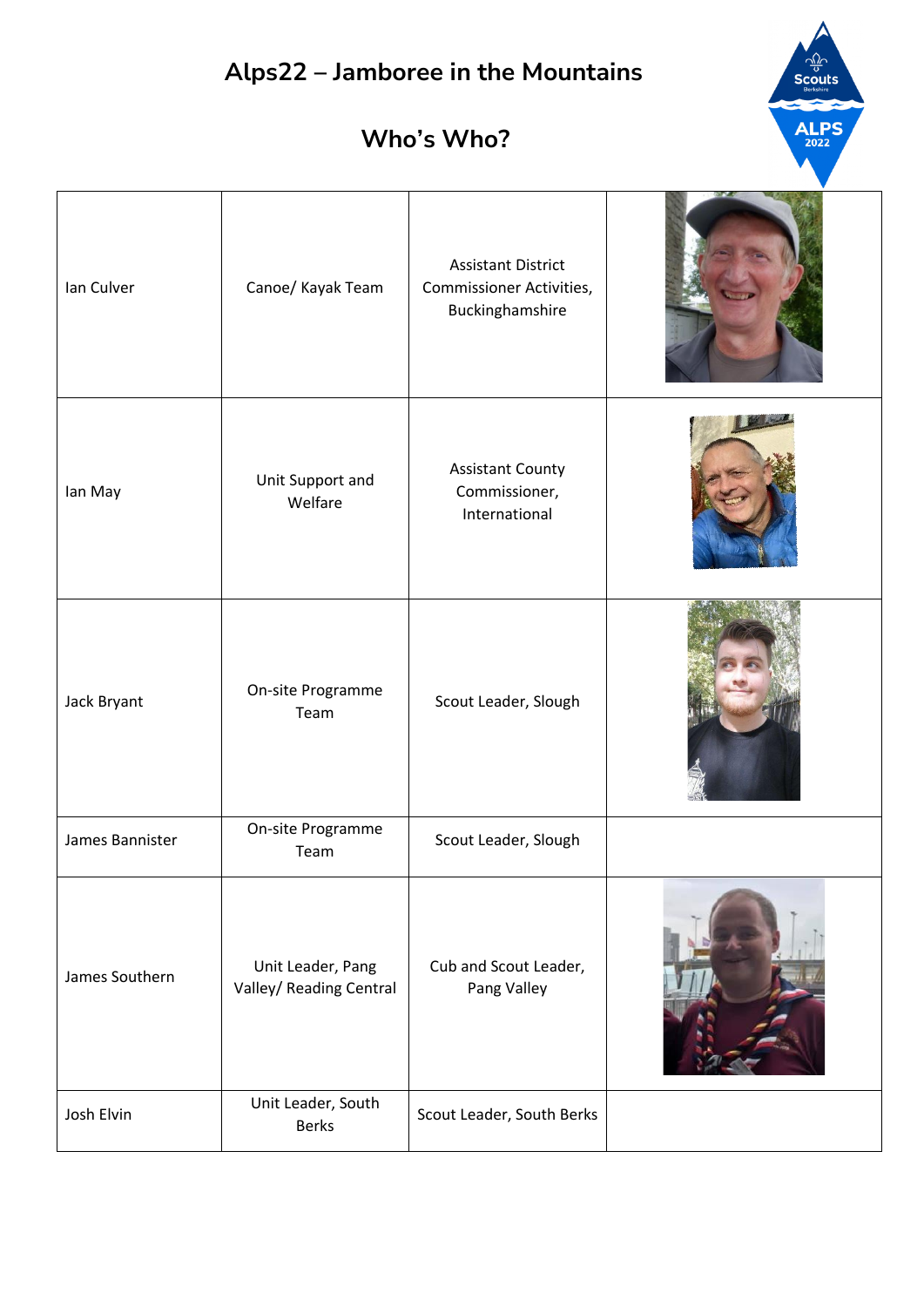

| Jean Remillard | Logistics Team                               | Occasional Helper, Slough                      |  |
|----------------|----------------------------------------------|------------------------------------------------|--|
| Karanvir Mehra | Logistics Team                               | District Treasurer, South<br><b>East Berks</b> |  |
| Kate Pickett   | Unit Leader, Pang<br>valley/ Reading Central | Skills Instructor, Pang<br>Valley              |  |
| Kim Papps      | Unit Leader, South<br>Berks                  | Cub Leader, South Berks                        |  |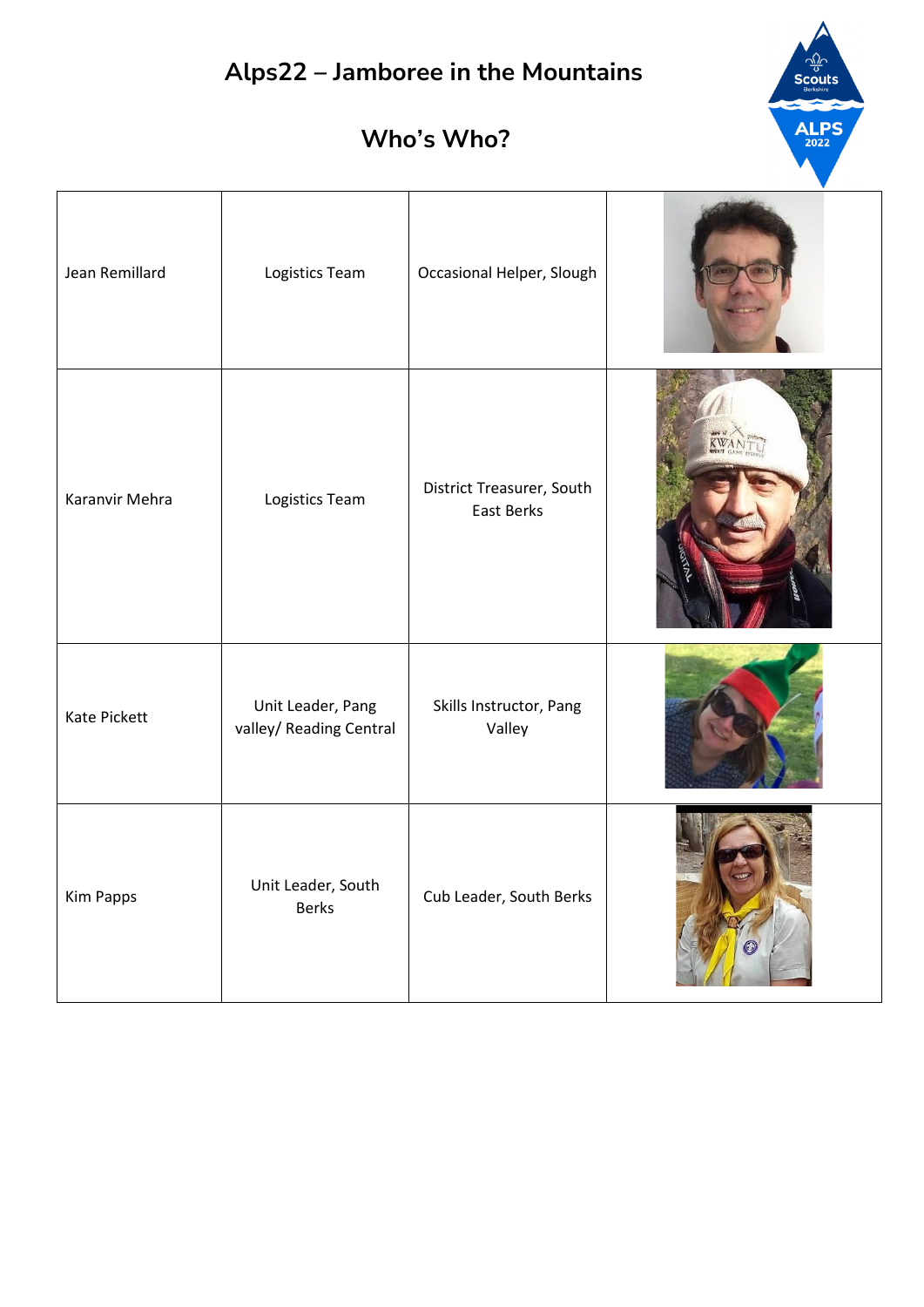$\frac{1}{\sqrt{2}}$ Scouts

ALPS

| Kirsty Aldridge    | Head of Finance and<br>Admin            | <b>Assistant District</b><br>Commissioner, Beavers,<br>South Berks |  |
|--------------------|-----------------------------------------|--------------------------------------------------------------------|--|
| Lauren Bird        | <b>Cultural Programme</b><br>Team       | Explorer Leader,<br>Wokingham                                      |  |
| Laurence Greenough | Canoe/Kayak Team                        | Trustee, Slough and<br>Windsor/Eon                                 |  |
| Liam Kilsby-Steele | <b>Climbing Team</b>                    | Network Member,<br><b>Taceham Hundred</b>                          |  |
| Lindsey Chivers    | Unit Leader, Kennet/<br>Taceham Hundred | Cub Leader, Kennet                                                 |  |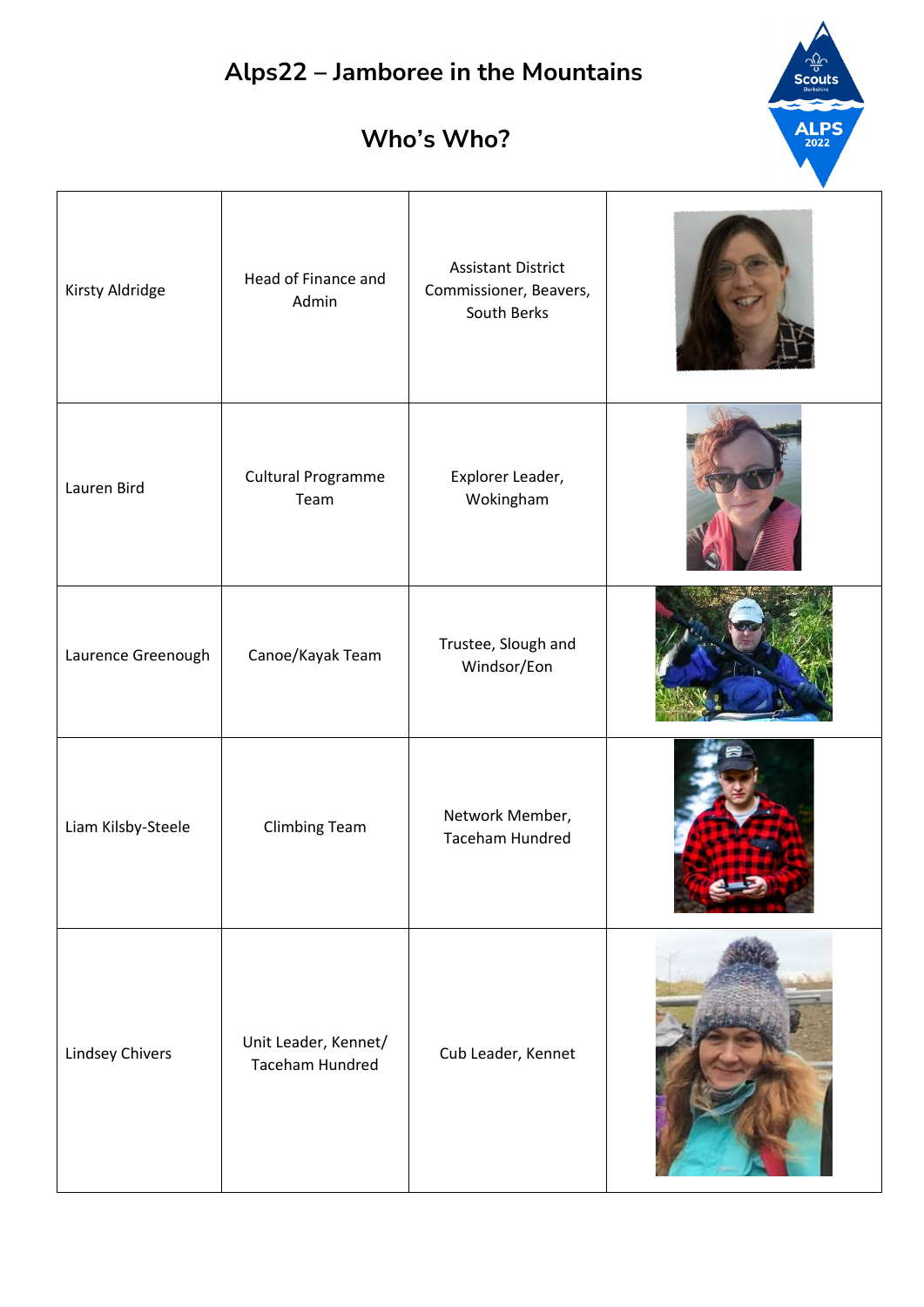# **Alps22 – Jamboree in the Mountains ALPS Who's Who?** Assistant District Loz Marchant **On-site Programme** Commissioner, Cubs, Team Lead Maidenhead Marion Quemby Canoe/Kayak Lead County Assessor, kayak/ Canoeing Mark Ashworth Unit Leader, Slough Deputy District Commissioner, Slough Occasional Helper, Martin Maskell **Catering Team** Kennet gê Megan Manley **On-site Programme** Scout Leader, SloughTeam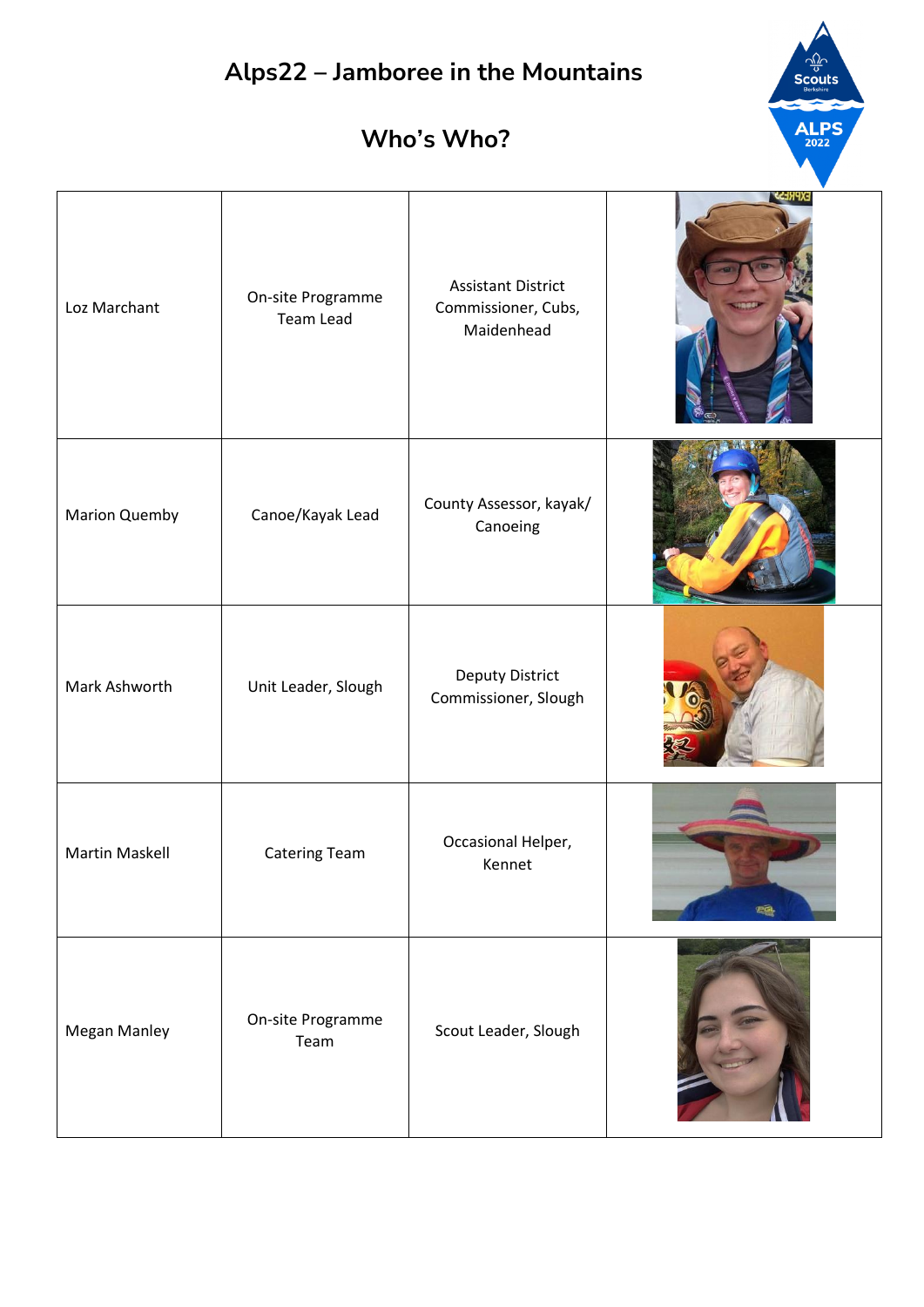

| <b>Michael Clark</b> | Unit Leader, Pang<br>Valley/ Reading Central | Explorer Leader, Pang<br>valley          |  |
|----------------------|----------------------------------------------|------------------------------------------|--|
| Michelle O'Sullivan  | Unit Leader, South East<br><b>Berks</b>      | Scout Leader, South East<br><b>Berks</b> |  |
| Nick Chapman         | First Aid Lead                               | Group Scout Leader,<br>Windsor & Eton    |  |
| Oliver Aldridge      | Logistics Team and<br>Mountain Biking Team   | Occasional Helper, South<br><b>Berks</b> |  |
| <b>Oliver Gomez</b>  | Unit Leader, Kennet/<br>Taceham Hundred      | Explorer Leader, Kennet                  |  |
| Paul Berry           | Mountain Biking Team                         | Scout Leader,<br>maidenhead              |  |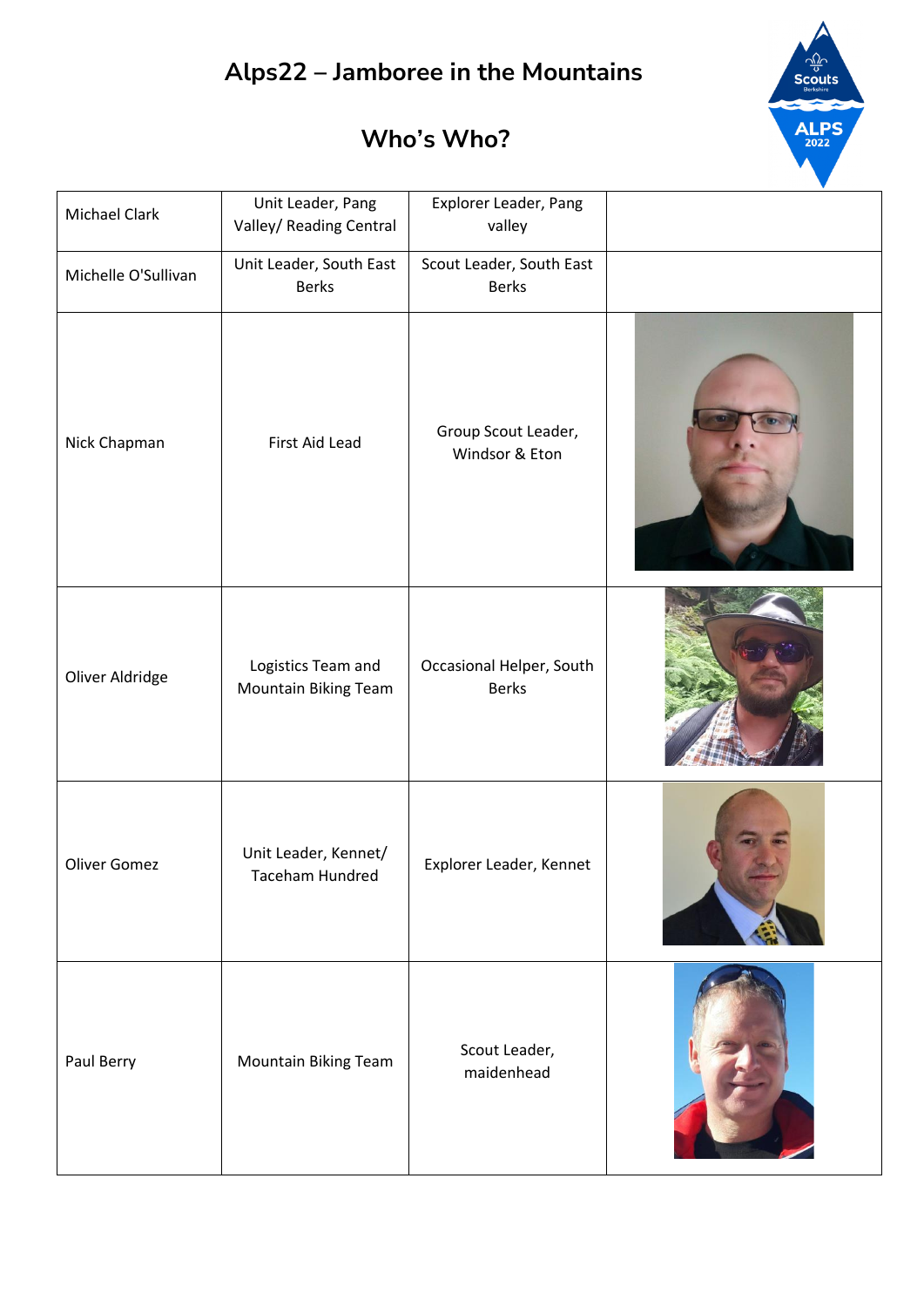| Paul Hutchinson | Unit Leader,<br>Maidenhead | Scout Leader,<br>Maidenhead                        | aakita |
|-----------------|----------------------------|----------------------------------------------------|--------|
| Peter Tanner    | Canoe/Kayak Team           | n/a                                                |        |
| Phil Hayes      | <b>Hillwalking Team</b>    | Scout Leader, Loddon                               |        |
| Phillip Wood    | Head of Logistics          | Deputy District<br>Commissioner, South<br>Berks    |        |
| Ralph Delaney   | Hillwalking Lead           | County Assessor,<br>Hillwalking and<br>Canoe/Kayak |        |

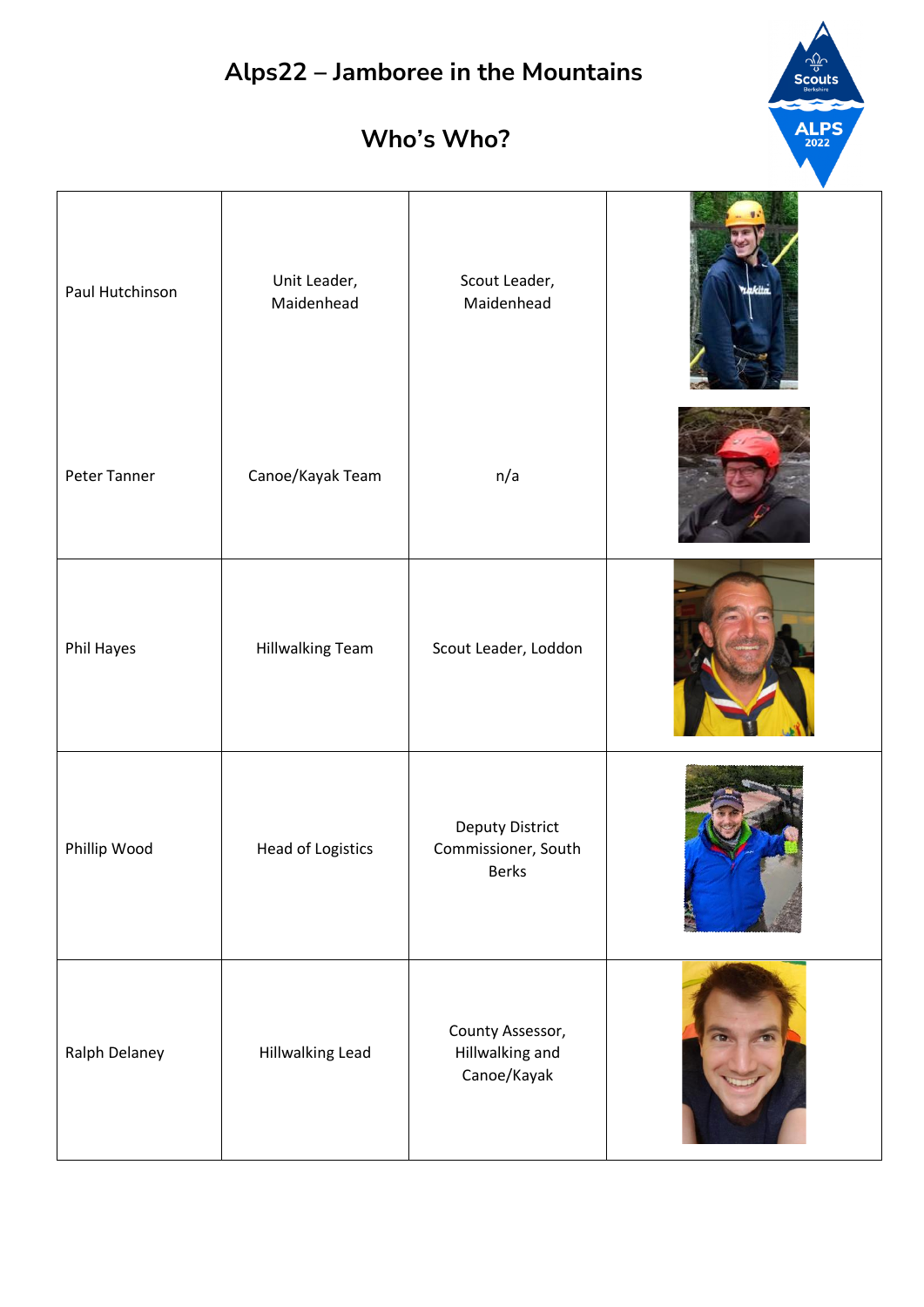$\frac{\sqrt{2}}{3}$ 

 $ALPS<sub>2022</sub>$ 

| Ray Tucker           | Logistics Team                          | District Explorer Scout<br>Commissioner,<br>Maidenhead |  |
|----------------------|-----------------------------------------|--------------------------------------------------------|--|
| Richard Pethybridge  | Mountain Biking Lead                    | Explorer Leader, Kennet                                |  |
| Rob Viola            | Unit Leader, South East<br><b>Berks</b> | Explorer Leader, SE Berks                              |  |
| <b>Robert Pellow</b> | Unit Leader, South<br><b>Berks</b>      | Cub Leader, South Berks                                |  |
| Roger Harris         | Canoe/Kayak Team                        | <b>Surrey Scouts</b>                                   |  |
| Ronald Shearman      | Canoe/Kayak Team                        | Scout Leader, Reading<br>Central                       |  |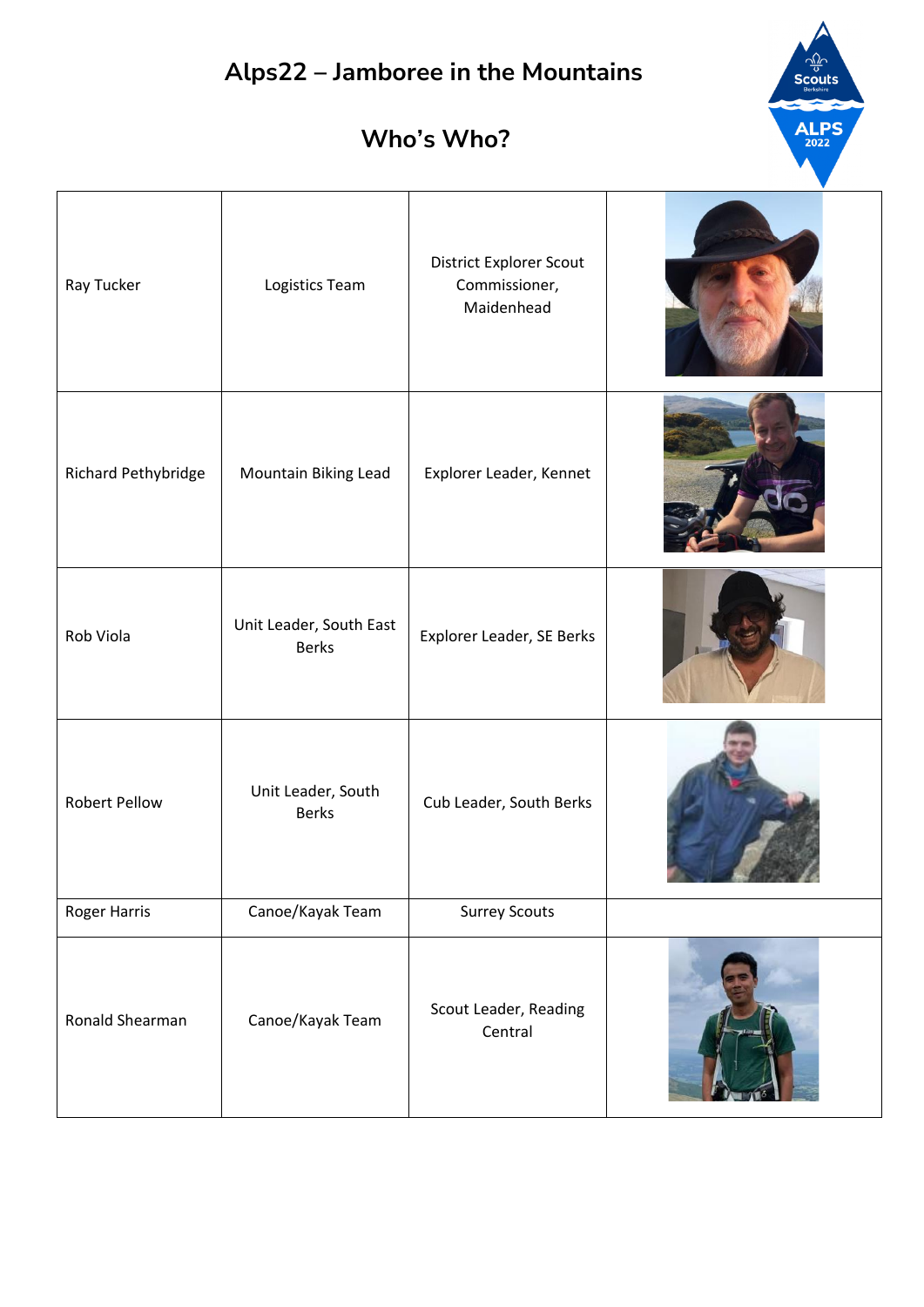

| Rowan Pulford   | Hillwalking Team and<br>Unit Leader, Pang<br>Valley/ Reading Central | Cub Leader, Pang Valley        | valleng |
|-----------------|----------------------------------------------------------------------|--------------------------------|---------|
| Ruth Rabinovitz | <b>Climbing Team</b>                                                 | Cub Leader, Taceham<br>Hundred |         |
| Sarah Barrow    | Head of<br>Communications                                            | Cub Leader, Loddon             |         |
| Sarah Corsham   | Unit Leader, Kennet/<br><b>Taceham Humdred</b>                       | Beaver Leader, Kennet          |         |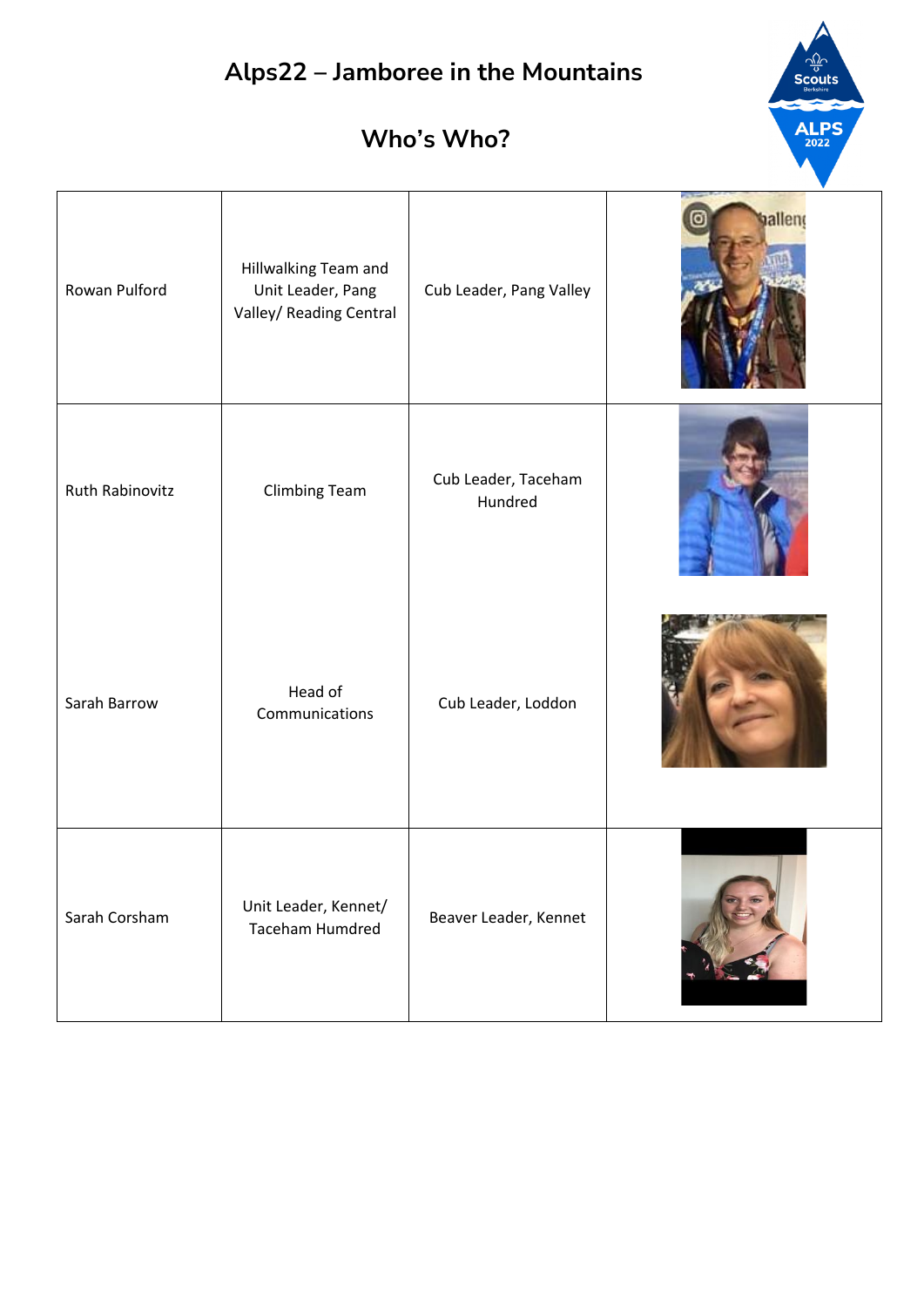$\frac{1}{\sqrt{2}}$ <br>Scouts

**ALPS** 

| Sean Dunnett    | On-site Programme<br>Team | Scout Leader, Taceham<br>Hundred     |  |
|-----------------|---------------------------|--------------------------------------|--|
| Simon May       | Welfare Team              | Training Advisor, Reading<br>Central |  |
| Simon Pickett   | Event Leader              | Deputy County<br>Commissioner        |  |
| Stephanie Poole | On-Site Programme<br>Team | Scout Leader, Slough                 |  |